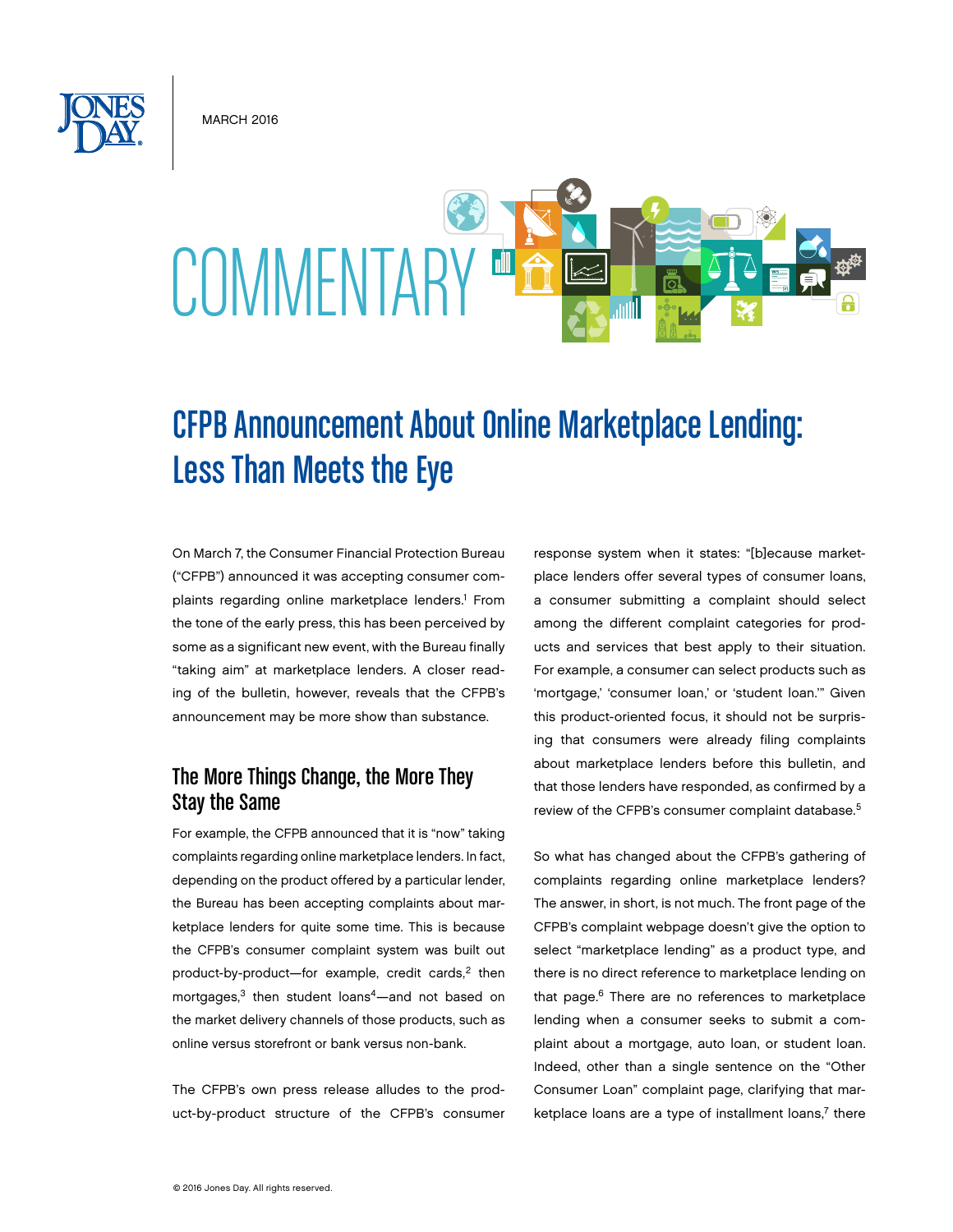are no references to marketplace lending or options to select marketplace lending as a complaint type anywhere on the Bureau's complaint portal.

## Key Takeaways

Despite the lack of substance in the CFPB's announcement, the press release and accompanying consumer bulletin do contain some important lessons for businesses that are in or considering entering online marketplace lending.

First, the release signals that the CFPB intends to stake out significant turf regarding this emerging market. Online marketplace lenders have a number of state and federal regulators who may claim jurisdiction over their activity. As a national agency with authority over both banks and non-banks, the CFPB may see itself as best positioned to comprehensively address this market. Its ability to do that, however, is hampered by its current lack of supervisory authority over most non-bank marketplace lenders.

This lack of supervisory authority—which the CFPB recently stated it intends to remedy by passing a larger participant rule regarding installment lending<sup>8</sup>-leaves the Bureau with three principal levers: consumer education, consumer response (i.e., the complaint process), and enforcement. The March 7 release touches on two of these three levers, by providing consumer education and inviting consumer complaints.

Does that mean an onslaught of CFPB enforcement activity specifically targeted at marketplace lenders is close at hand? We think not, based on the CFPB's own lengthy list of nearterm priorities set forth in its February 25 blogpost.<sup>9</sup> That document, which outlines nine broad priorities over the next two years, addresses the concept of open-use credit but barely touches on marketplace lending, focusing more on traditional payday lending and related debt collection practices.

Given that the CFPB will be hard pressed to accomplish even these nine identified priorities, we think it unlikely it has the capacity to add a tenth, channel-specific priority at this time. Rather, we expect the CFPB to rely primarily on consumer education and the bully pulpit in the near term while it gathers information about how the market functions. That said, if the Bureau's priorities touch on your company's consumer lending, you may expect an increased focus, regardless of the channels you use.

Second, the release highlights the CFPB's expectations regarding online lenders' compliance management systems. Advocates for depository institutions have at various times criticized the CFPB for having a double standard when it comes to compliance expectations, permitting a higher tolerance for mistakes when it comes to non-banks. In his statement about marketplace lending, however, Director Cordray made clear that when it comes to consumer lending, the CFPB expects compliance from all lenders, from online startups to large banks.

While not necessarily a cause for alarm, non-bank lending entities should ensure that their compliance programs reasonably fit the size and complexity of their business, and that appropriate consumer protections are in place. For those lenders who have focused on growth, technology, and customer acquisition over legal compliance, the time to add a new priority is now. Because while we do not expect sweeping enforcement activity in the near term, the CFPB may look for an outlier in the market to make an example of and signal its enforcement presence.

Third, the CFPB's announcement may be seen as an intentional effort to encourage consumers to complain about their experiences with the online marketplace lending industry. Regardless of whether the CFPB uses these complaints to generate enforcement leads, if the Bureau is successful in drawing a substantial number of complaints, it will be significant to market participants. The CFPB's complaint database, which contains unverified and anonymous complaints, is searchable by other regulators and by the plaintiffs' bar, who may consider the information useful in their own efforts.

Further, given the competitive nature of the marketplace, the reputational impact of these complaints can have serious consequences on individual companies and potentially the entire fledgling industry. Marketplace lenders need to understand the Bureau's complaint system and figure out how to limit any negative impact both by heading off complaints before they enter the system and dealing with them effectively once they have been made.